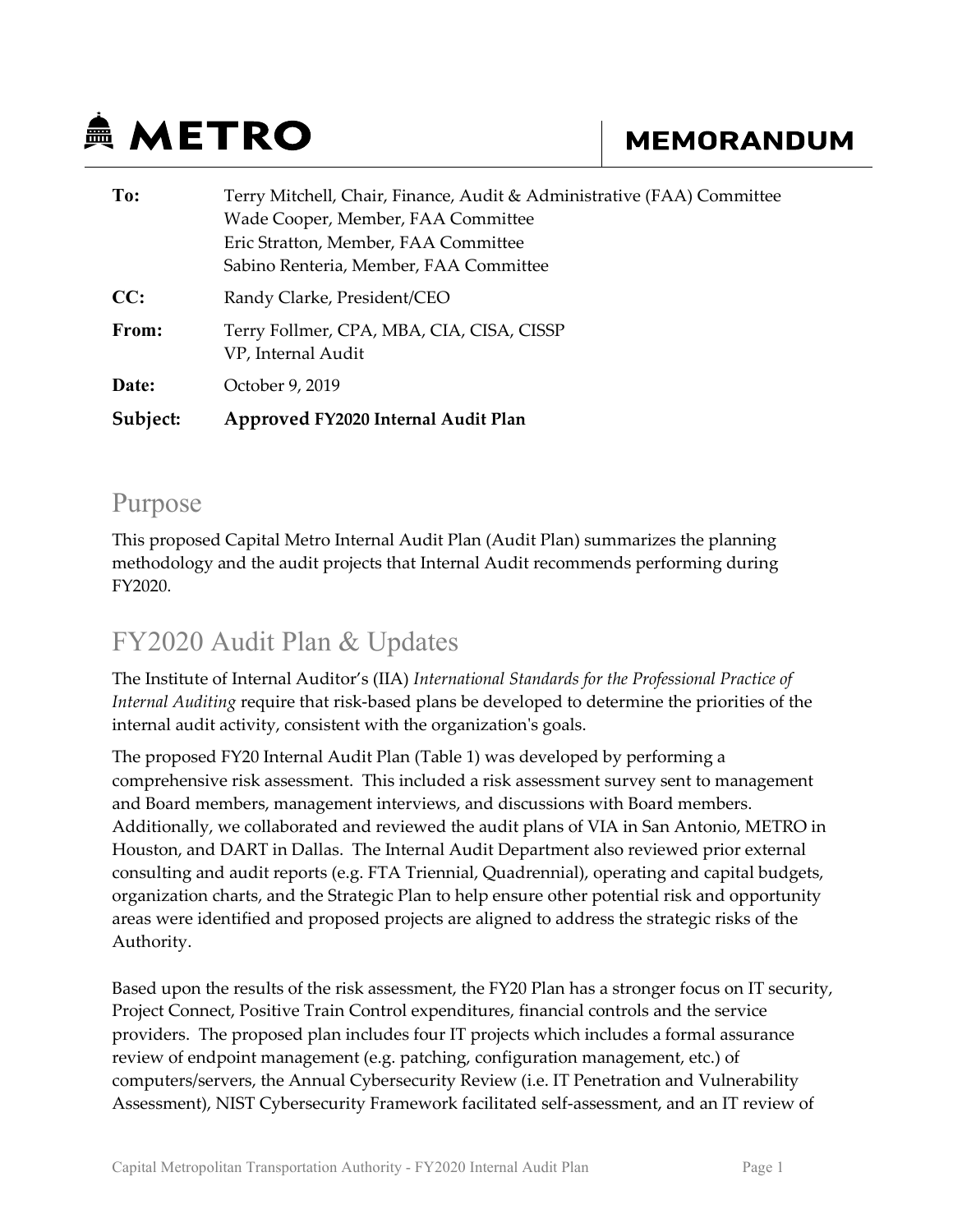Rail Systems Security. On the financial side there is a project testing the SOX like controls over the payroll cycle. Other projects to highlight from the FY20 Plan include the Quadrennial Review which is a state-mandated performance audit, the Quality Assessment Review of the Internal Audit Department that is required every three years, and the audit of the DBE Program. Internal Audit believes these focus areas together with the other projects in the proposed Audit Plan will appropriately address the risks identified.

The FY20 audit plan also includes a list of contingent projects (Table 2) that will serve as backup projects that will be performed if the original plan is running ahead of schedule or if some of the projects must be delayed or cancelled. Furthermore, the Audit Plan is meant to be a risk based flexible audit plan so as emerging risks arise or priorities change, the Internal Audit Department will bring these future project changes to management and the FAA Committee for approval.

### Internal Audit Project Staffing

Staffing for the FY20 Audit Plan will use a combination of internal and external resources to perform the projects. Historically the Internal Audit Department has issued approximately seven audit assurance projects per year. The FY20 plan includes eleven assurance projects and six advisory projects, and Internal Audit believes these additional projects can be completed through better planning, scoping and coordination with management. The department is currently fully staffed with three full time auditors, and we continue to mature the UT Audit Intern program started last year. This Fall semester we will have twelve graduate Accounting students from UT's #1 ranked Masters of Professional Accounting program who will be assisting on three projects as part of their required Audit class. This is our third semester participating in this highly successful program, and we plan on continuing the Audit Intern program with a fresh class in the Spring. Each student in the intern program is providing up to 60 hours of project time for the semester as part of their Audit class at UT. Additionally, the Annual Cybersecurity Review (i.e. IT Penetration and Vulnerability Assessment), and an IT review of Rail Systems Security will be joint projects funded by the IT Department. We believe this mix of internal and external resources is sufficient to perform the projects listed in the FY2020 Audit Plan (see Table 1).

### Professional Requirements & Auditor Independence

The Internal Audit Department conducts our audits in conformance with Generally Accepted Government Auditing Standards promulgated by the Comptroller General of the United States and the IIA's International Standards for the Professional Practice of Internal Auditing and Code of Ethics. These standards require that we be independent from any entity or person that we audit or may audit and be objective when conducting such audits. Furthermore, IIA Standard 1110 requires that the CAE confirm to the board, at least annually, the organizational independence of the internal audit activity. Capital Metro Internal Audit is organizationally independent of management and, as such, remains objective when conducting audits, and our staff have no conflicts of interest with the proposed FY20 Audit Plan.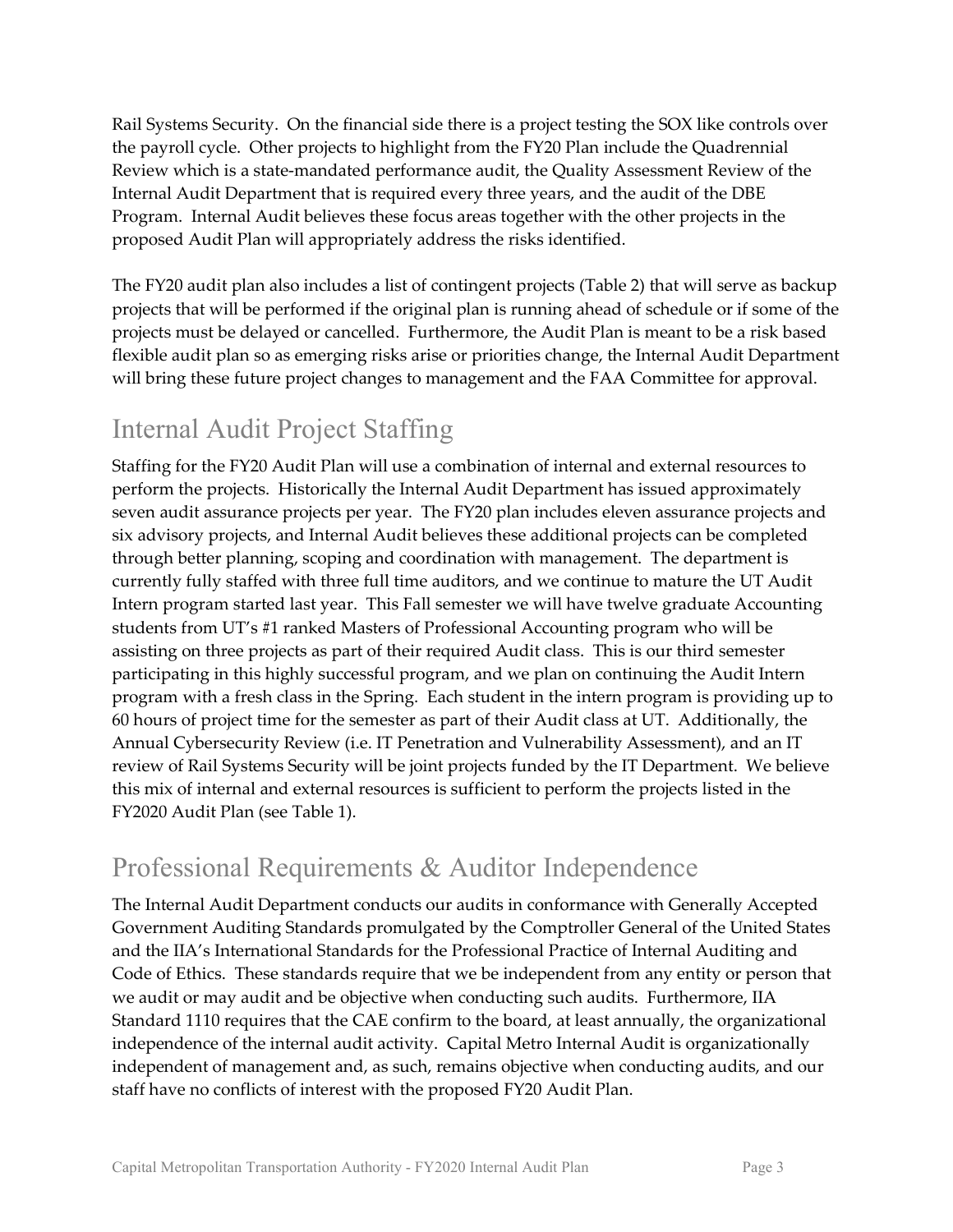|                | <b>Audit Project</b>                                                        | Risk Area                 | <b>Audit Type</b>                 | <b>Audit Objective &amp; Scope</b>                                                                                                                                                                                                          | <b>Estimated</b><br><b>Hours</b> |
|----------------|-----------------------------------------------------------------------------|---------------------------|-----------------------------------|---------------------------------------------------------------------------------------------------------------------------------------------------------------------------------------------------------------------------------------------|----------------------------------|
| $\mathbf{1}$   | Semiannual<br>Implementation<br><b>Status Updates</b><br>- November<br>2019 | Compliance                | Assurance                         | Monitor and report on<br>implementation status of<br>previously agreed-upon<br>corrective action plans<br>(CAPs). Status updates<br>are performed twice each<br>year (Spring and Fall.)                                                     | 160                              |
| $\overline{2}$ | Semiannual<br>Implementation<br><b>Status Updates</b><br>- May 2020         | Compliance                | Assurance                         | Monitor and report on<br>implementation status of<br>previously agreed-upon<br>corrective action plans<br>(CAPs). Status updates<br>are performed twice each<br>year (Spring and Fall.)                                                     | 160                              |
| $\overline{3}$ | <b>FY2020 Risk</b><br>Assessment &<br>FY2021 Audit<br>Plan<br>Development   | Governance                | Continuous<br>Improvement<br>& QC | Develop the annual risk<br>based internal audit<br>services plan to identify<br>audit and non-audit<br>projects and effectively<br>allocate resources. Update<br>and align the plan with<br>changing organizational<br>risks/opportunities. | 300                              |
| $\overline{4}$ | Quadrennial<br>Review                                                       | Strategic &<br>Regulatory | Continuous<br>Improvement<br>& QC | State-Mandated<br>Performance Audit                                                                                                                                                                                                         | 300                              |

TABLE 1 – FY2020 Audit Assurance & Advisory Projects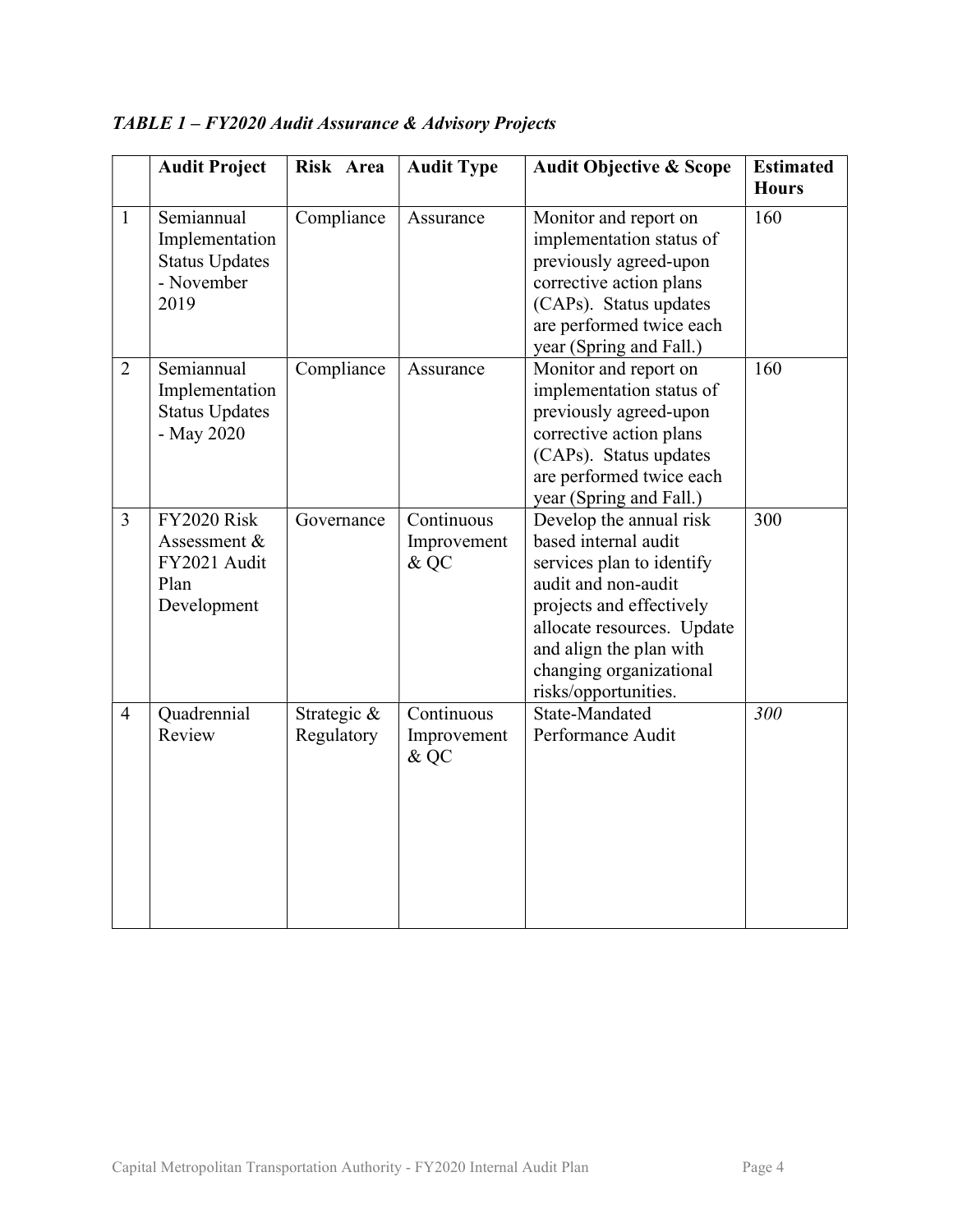| 5              | <b>QAR</b> (Quality<br>Assurance<br>Review) of<br><b>Internal Audit</b><br>practices                | Quality<br>Control &<br>Assurance | Continuous<br>Improvement<br>& QC | Complete FY2021 external<br><b>Quality Assurance</b><br>Review: GAGAS requires<br>an external peer review at<br>least once every 3 years.<br>The external review is due<br>by October 31, 2020.                        | 320 |
|----------------|-----------------------------------------------------------------------------------------------------|-----------------------------------|-----------------------------------|------------------------------------------------------------------------------------------------------------------------------------------------------------------------------------------------------------------------|-----|
| 6              | SOX Like Key<br>Financial<br><b>Control Testing</b>                                                 | Financial                         | Assurance                         | Payroll process - review<br>design and operating<br>effectiveness of controls                                                                                                                                          | 200 |
| $\overline{7}$ | Project Connect<br>- System<br>Controls &<br>Processes (e-<br>Builder)                              | Strategic &<br>Technology         | Assurance                         | Configuration and mgt of<br>e-Builder system. A cloud<br>based end-to-end Project<br>Management Information<br>Solution (PMIS)<br>delivering outcomes from<br>capital planning and<br>design through<br>commissioning. | 320 |
| 8              | Project Connect<br>- Marketing &<br>Planning<br>Expenditures                                        | Strategic &<br>Regulatory         | Assurance                         | After firm is selected and<br>Media Plan is developed,<br>audit invoices to ensure<br>contract and regulatory<br>compliance.                                                                                           | 240 |
| 9              | <b>Fixed Route</b><br><b>Bus Contract</b><br>Change Over -<br>Inspections &<br>Final<br>Settlements | Operations                        | Assurance                         | Review process and<br>controls related to the Bus<br>contract change over<br>including work performed<br>and final settlement<br>payments.                                                                             | 300 |
| 10             | PTC (Positive<br>Train Control) -<br>Expenditures &<br>Drawings                                     | Strategic &<br>Regulatory         | Assurance                         | Review billings and<br>support for compliance<br>with contract terms and<br>conditions.                                                                                                                                | 350 |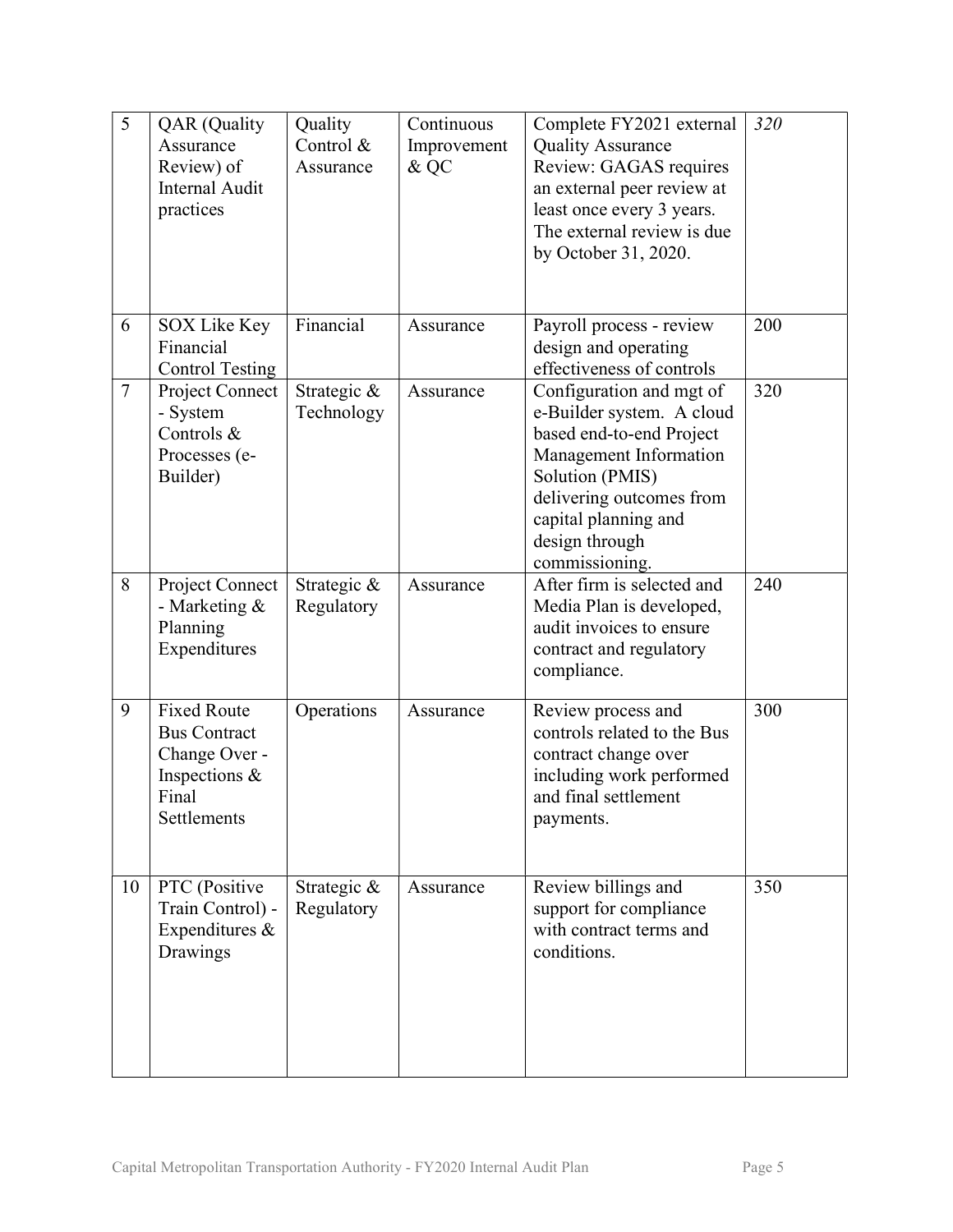| 11 | <b>DBE</b> Program                                                                     | Strategic &<br>Regulatory | Assurance                         | Review controls after DBE<br>program updates are<br>implemented.                                                                                                                                                   | 240 |
|----|----------------------------------------------------------------------------------------|---------------------------|-----------------------------------|--------------------------------------------------------------------------------------------------------------------------------------------------------------------------------------------------------------------|-----|
| 12 | Watco Freight<br>Revenue - build<br>model to<br>estimate<br>monthly freight<br>revenue | Advisory                  | <b>UT</b> Audit<br>Interns        | Build model to recalculate<br>Freight Revenue and<br>compare to Watco<br>monthly reporting file.                                                                                                                   | 200 |
| 13 | Endpoint<br>Management<br>(Patching with<br>SCCM)<br>Computers -                       | IT<br>Assurance           | <b>UT</b> Audit<br>Interns        | UT Audit Interns to review<br>SCCM patching reports,<br>perform physical<br>inventories, etc                                                                                                                       | 220 |
| 14 | Analysis of<br>Incident<br>Reporting in<br>OrbCAD<br>system                            | Advisory                  | <b>UT Audit</b><br>Interns        | UT Audit Interns to<br>perform analysis of<br>OrbCAD incident reports<br>and possible correlation<br>with other systems (e.g.<br>CCR, Smart Drive, etc.)                                                           | 200 |
| 15 | Annual<br>Cybersecurity<br>Review                                                      | IT<br>Assurance           | Assurance                         | Annual Cybersecurity<br>Assessment with<br>outsourced IT Penetration<br>& Vulnerability<br>Assessment                                                                                                              | 240 |
| 16 | Rail Systems<br>Security<br>(Railcomm,<br>PTC, Signaling,<br>$etc.$ )                  | IT<br>Assurance           | Assurance                         | A holistic review system<br>resiliency with a focus on<br>key rail applications and<br>the interdependency.                                                                                                        | 300 |
| 17 | <b>NIST</b><br>Cybersecurity<br>Framework<br>(Facilitated Self<br>Assessment)          | IT Advisory               | Continuous<br>Improvement<br>& QC | Internal Audit will help<br>facilitate a self-assessment<br>of maturity level against<br>Cybersecurity Framework.<br>Key controls will be<br>documented and action<br>plans will be developed for<br>deficiencies. | 240 |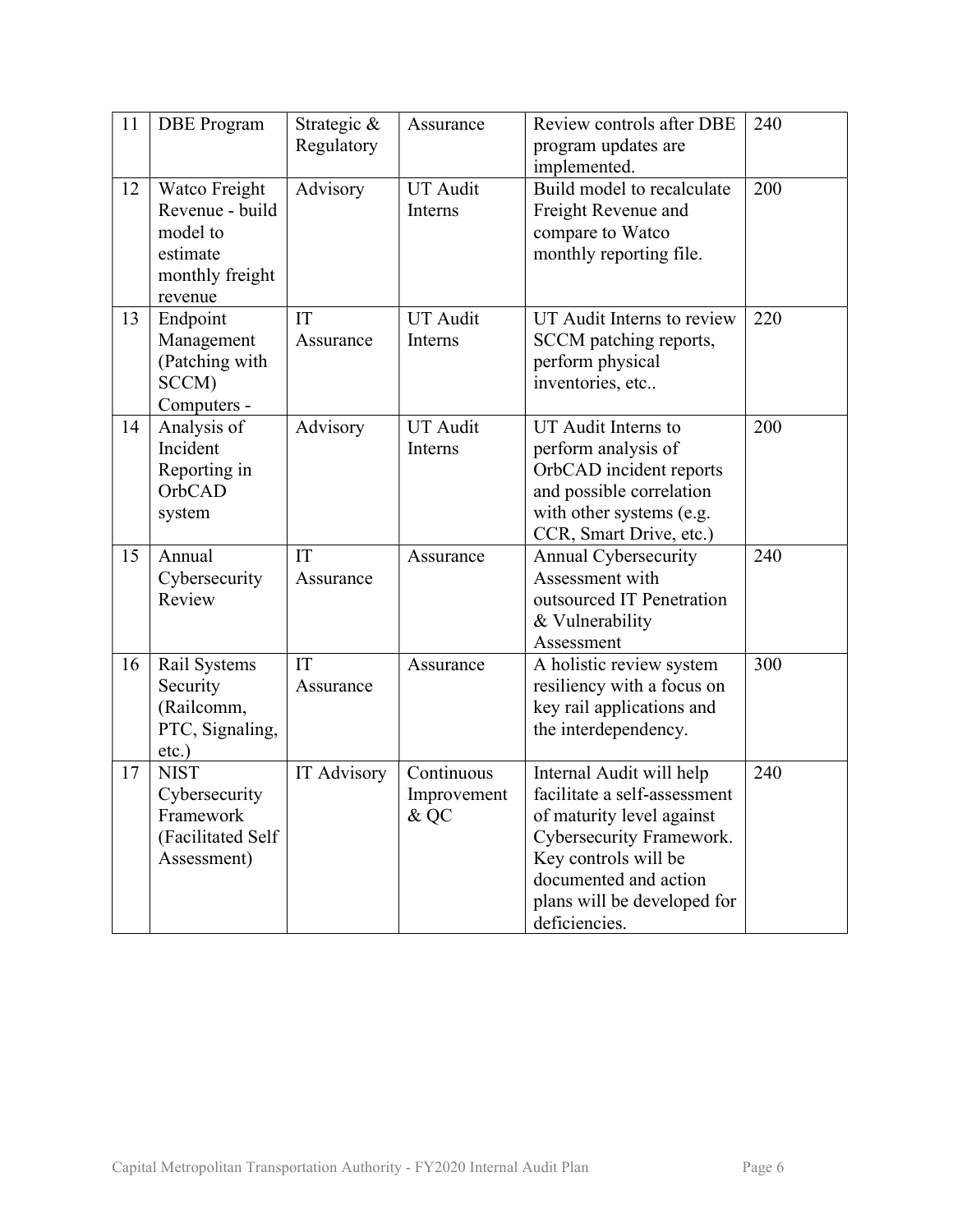| 18 | Community<br>Engagement &<br>Professional<br>Organization<br>Support                                                                                                                                     | Strategic | Continuous<br>Improvement<br>& QC | Internal special projects<br>including support of local<br>and industry professional<br>associations (ISACA, IIA,<br>APTA, ALGA,<br>Toastmaster, etc.),<br>responding to professional<br>exposure drafts, internal<br>training and other internal<br>quality improvement<br>opportunities as needed.<br>UT Audit Intern Program<br>(Fall & Spring). | 240   |
|----|----------------------------------------------------------------------------------------------------------------------------------------------------------------------------------------------------------|-----------|-----------------------------------|-----------------------------------------------------------------------------------------------------------------------------------------------------------------------------------------------------------------------------------------------------------------------------------------------------------------------------------------------------|-------|
| 19 | Management<br>Requests,<br>Consulting $&$<br><b>Special Projects</b><br>1) Advisor on<br>various<br>Committees; 2)<br>Investigations;<br>3) Emerging<br>Risks & Special<br>Projects as<br>requested, etc | Multiple  | Advisory/<br>Consulting           | Internal auditing best<br>practices include<br>allocating an undesignated<br>contingency for<br>management requests and<br>other unanticipated special<br>projects.                                                                                                                                                                                 | 600   |
|    |                                                                                                                                                                                                          |           |                                   | <b>TOTAL ESTIMATED</b><br><b>HOURS</b>                                                                                                                                                                                                                                                                                                              | 5,130 |

#### TABLE 2 – FY20 Contingency Audit Projects (To Be Used as Backups)

|   | <b>Audit Project</b>                                                       | <b>Risk Area</b>          | Audit<br><b>Type</b> | <b>Audit Objective &amp; Scope</b>                                                                           | <b>Estimated</b><br><b>Hours</b> |
|---|----------------------------------------------------------------------------|---------------------------|----------------------|--------------------------------------------------------------------------------------------------------------|----------------------------------|
|   | $FTA -$<br>Passenger<br>Transportation<br>Agency<br>Safety Plan<br>program | Safety $\&$<br>Regulatory | Assurance            | Assessing compliance with 49<br>CFR Part 673 - Public<br><b>Transportation Agency Safety</b><br>Plan (PTASP) | 300                              |
| 2 | <b>Fuel Controls</b><br>$&$ Hedging                                        | Financial                 | Assurance            | Review controls over the<br>purchasing and hedging of<br>fuels.                                              | 240                              |